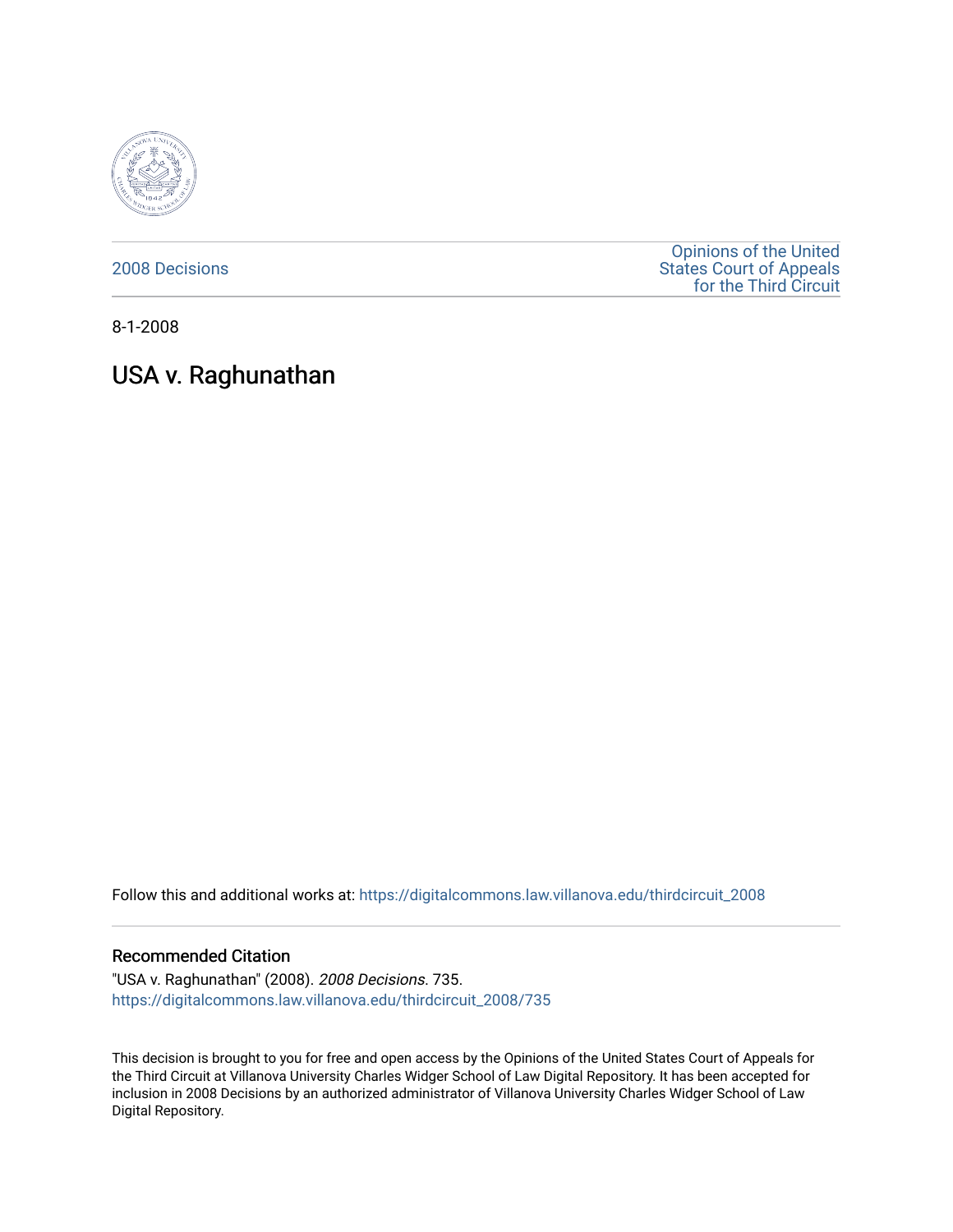#### **BLD-241 NOT PRECEDENTIAL**

## UNITED STATES COURT OF APPEALS FOR THE THIRD CIRCUIT

\_\_\_\_\_\_\_\_\_\_\_

#### No. 08-1941

## UNITED STATES OF AMERICA

v.

SRIKANTH RAGHUNATHAN; PADMASHRI SAMPATHKUMAR

\_\_\_\_\_\_\_\_\_\_\_\_\_\_\_\_\_\_\_\_\_\_\_\_\_\_\_\_\_\_\_\_\_\_\_\_

Appellants

On Appeal from the United States District Court for the Western District of Pennsylvania (D.C. Criminal No. 06-CR-00240) District Judge: Honorable David Stewart Cercone

\_\_\_\_\_\_\_\_\_\_\_\_\_\_\_\_\_\_\_\_\_\_\_\_\_\_\_\_\_\_\_\_\_\_\_\_

Submitted for Possible Summary Action Pursuant to Third Circuit LAR 27.4 and I.O.P. 10.6 June 26, 2008 Before: McKEE, RENDELL and SMITH, Circuit Judges

> (Opinion filed: August 1, 2008) \_\_\_\_\_\_\_\_\_

## OPINION \_\_\_\_\_\_\_\_\_

PER CURIAM

Srikanth Raghunathan and Padmashri Sampathkumar, husband and wife,

respectively, appeal from an order of the United States District Court for the Western